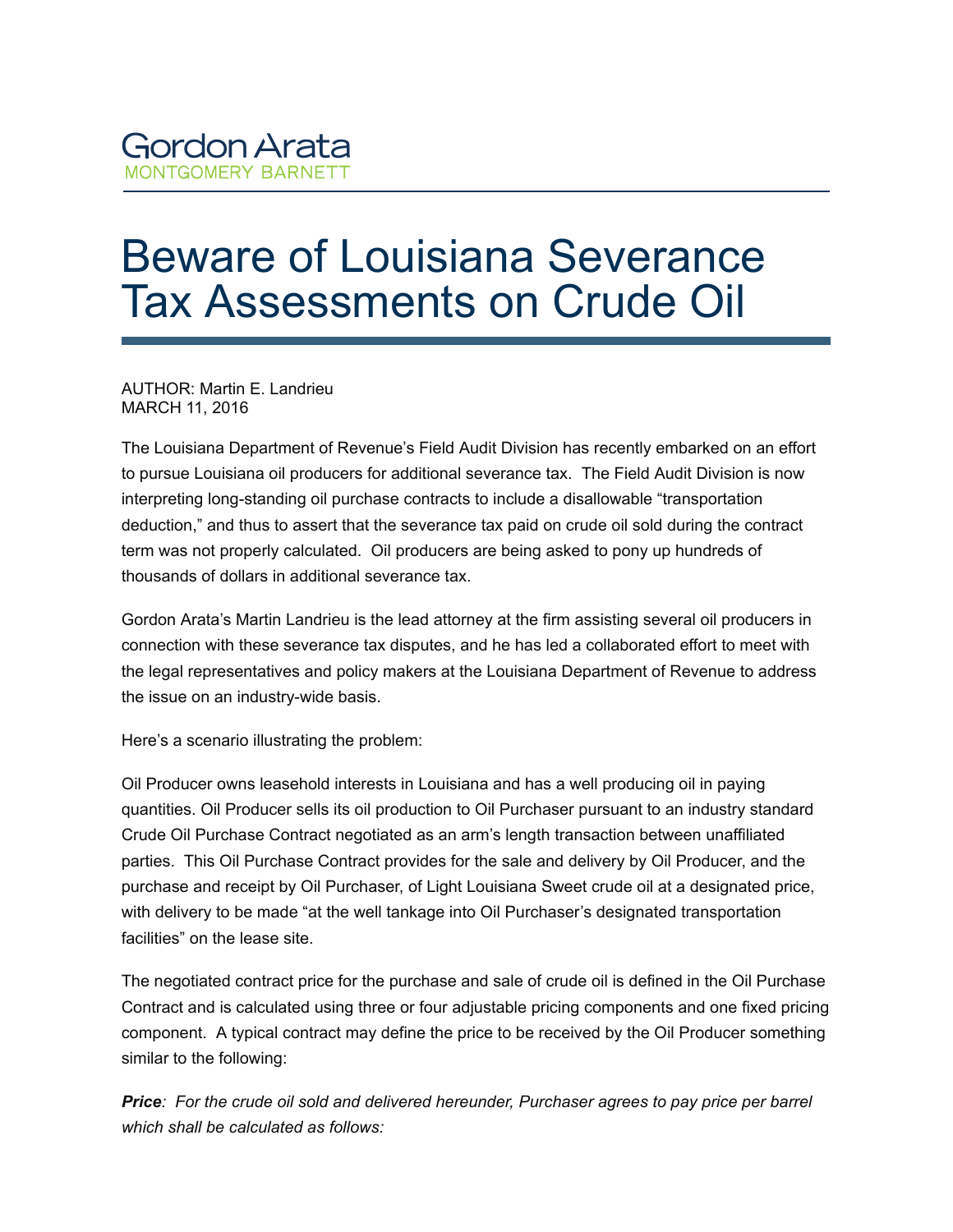

 *a. ConocoPhillips' West Texas Intermediate crude oil posting deemed at 40° API gravity based on equal daily quantities during the calendar month in which deliveries occur.*

 *b. To the number determined in the foregoing paragraph (a), add the average of the daily quotes from Argus Weighted Daily Average Posting Plus for the month of delivery in Petroleum Argus "America Crude Assessments" based on pricing assessed for the days the U.S. Crude Oil Market is open….*

 *c. To the number determined in the foregoing paragraph (b), add the weighted average quote for LLS for the month of delivery in ARGUS (Petroleum) "America's Crude Oil Assessments" based on pricing assessed for the days the U.S. Crude Oil Market is open…. The number determined pursuant to subparagraphs (a), (b) and (c) shall be the base price per barrel of crude oil.*

## *d. To the base price determined in (c) above, subtract \$2.00.*

Typically, the first few price components are calculated in relation to variable industry benchmarks and are defined collectively as the "Base Price." An additional fixed price component particular to each well or field covered by the contract is also included in the calculation. This final component of the price, sometimes called a "lease premium or deduct," has been described as a "fixed market differential" set by the parties from field to field. It is this pricing component (item (d) in the example above) that the Louisiana Department of Revenue is calling an improper "deduction."

As noted above, we are engaged in ongoing "policy" discussions with the Department of Revenue concerning the purpose and effect of this pricing component. As it stands, the Department's "official position" is stated as follows:

The Department of Revenue's position regarding any costs other than transportation costs that are incurred by the producers are not deductible from the selling price of the crude oil. All other costs taken as a deduction from the gross selling price are deductions that are not in accordance with the state of Louisiana severance tax laws and are not allowed. The auditor is correct in adding the costs back into the selling price and assessing the producer the additional severance tax due on the recalculated selling price because under the severance tax laws the producer is held to be ultimately responsible for the payment of the severance tax.

In regards to the Oil Severance Tax Audit, the Department of Revenue's official position on this issue is as outlined in Revenue Information Bulletin 08-015.